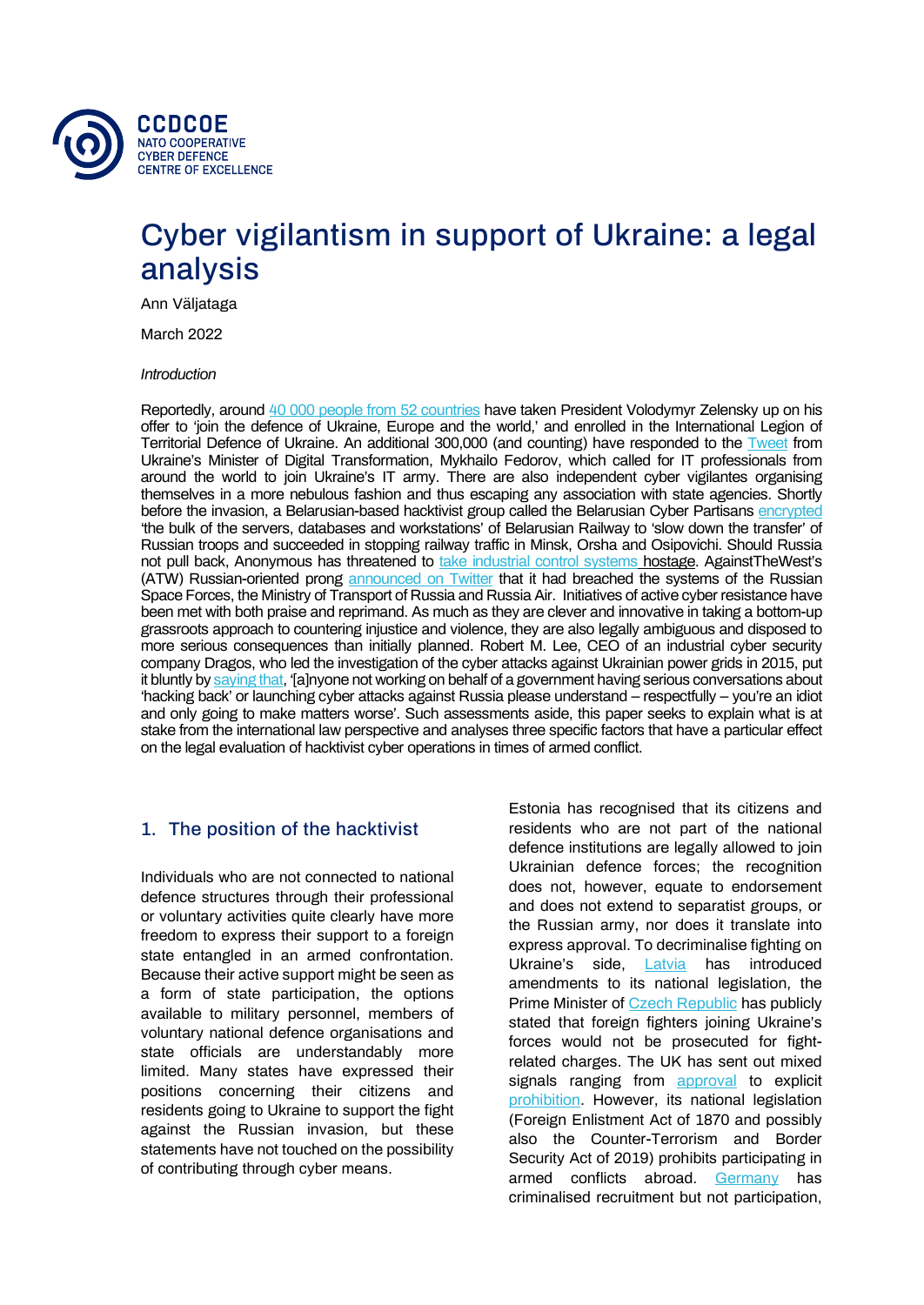Denmark and Canada have condoned fighting in the ranks of the Ukrainian army, and [Japan](https://www.sankei.com/article/20220302-AT3FEUJONFI25MM7GRPJPT3Q7Y/) has made clear that fighting in a foreign armed conflict is and remains punishable under its Penal Code. While the majority of the approving statements concern enlisting in the International Legion of Territorial Defence of Ukraine and no other groups, Germany, for example, has made no such distinction. The establishment of the Legion was announced by the Ukrainian Minister of Foreign Affairs and is based on a [presidential decree](https://zakon.rada.gov.ua/laws/show/248/2016#Text) from 2016 that allows non-Ukrainians to join the armed forces of Ukraine. Despite this, according to the Russian Ministry of Defence foreign fighters joining the Legion [will not be](https://tass.ru/armiya-i-opk/13952419?utm_source=yandex.ru&utm_medium=organic&utm_campaign=yandex.ru&utm_referrer=yandex.ru)  [viewed as combatants](https://tass.ru/armiya-i-opk/13952419?utm_source=yandex.ru&utm_medium=organic&utm_campaign=yandex.ru&utm_referrer=yandex.ru) under international law, meaning that they are not entitled to the status of prisoner of war (POW).

## 2. The structure, organisation and government affiliations of the group

Unlike the Legion, the IT Army is unlikely to be viewed as an organised armed group for the purpose of determining combatant status, and so many of the questions relating to combatancy and the different forms of civilian participation matter greatly. For instance, although the privilege of being treated as a POW might not hold much significance for a cyber fighter, other aspects such as becoming a legitimate military target<sup>[1](#page-5-0)</sup> and having limited legal immunity from criminal prosecution<sup>[2](#page-5-1)</sup> might become very important.

Although international in its composition, the [IT Army was created and is to an extent](https://twitter.com/FedorovMykhailo/status/1497642156076511233)  [coordinated](https://twitter.com/FedorovMykhailo/status/1497642156076511233) by the Ukrainian government, most directly by the Ministry of Digital Transformation, which puts it under the effective control of Ukraine. However, despite a clear relationship with a belligerent state, members of the IT Army are unlikely to meet the criteria set out for status as combatants as the vast majority do not belong to the Ukrainian armed or irregular forces and the IT Army is not officially recognised as part of the Ukrainian defence apparatus. Therefore, the IT Army could be best described as a cross

between state-sponsored hacking and decentralised hacktivism.

Depending on the nature of the operations it undertakes and how it is governed and organised, the volunteers in the IT Army can be legally categorised as either civilians indirectly supporting hostilities, civilians directly participating in hostilities or potentially *levée en masse*. The latter option, however, entails elements that make applying it to contemporary hacktivism problematic (see 4.c). If the likes of Anonymous or NB65 operate in an obfuscated non-hierarchical manner without being instructed by or answerable to any state organ, its members might qualify as civilians directly participating in hostilities, civilians indirectly supporting hostilities or simply criminals. The distinction is of importance since the first categorisation turns the involved civilians into legitimate military targets under IHL, while the latter subjects them to peacetime law enforcement procedures.

### *A) Direct participation in hostilities*

Geographical distance from the battlespace does not necessarily rule out direct participation. For instance, the Israeli Supreme Court has in its *Targeted Killings* opinion found that a person, despite the considerable distance from the battlefield, directly takes part in hostilities if they operate or supervise the operation of or service a system.[3](#page-5-2) While there is no case law or *opinio juris* which examines civilian participation in the cyber domain, given the advances in modern warfare the prerequisite of geographical proximity might well have become redundant. [4](#page-5-3) Regardless of the location of the act, three elements determine direct participation in hostilities (DPH):

• the 'threshold of harm' must be met, which extends to any consequence adversely affecting the military operations or military capacity of a party to the conflict;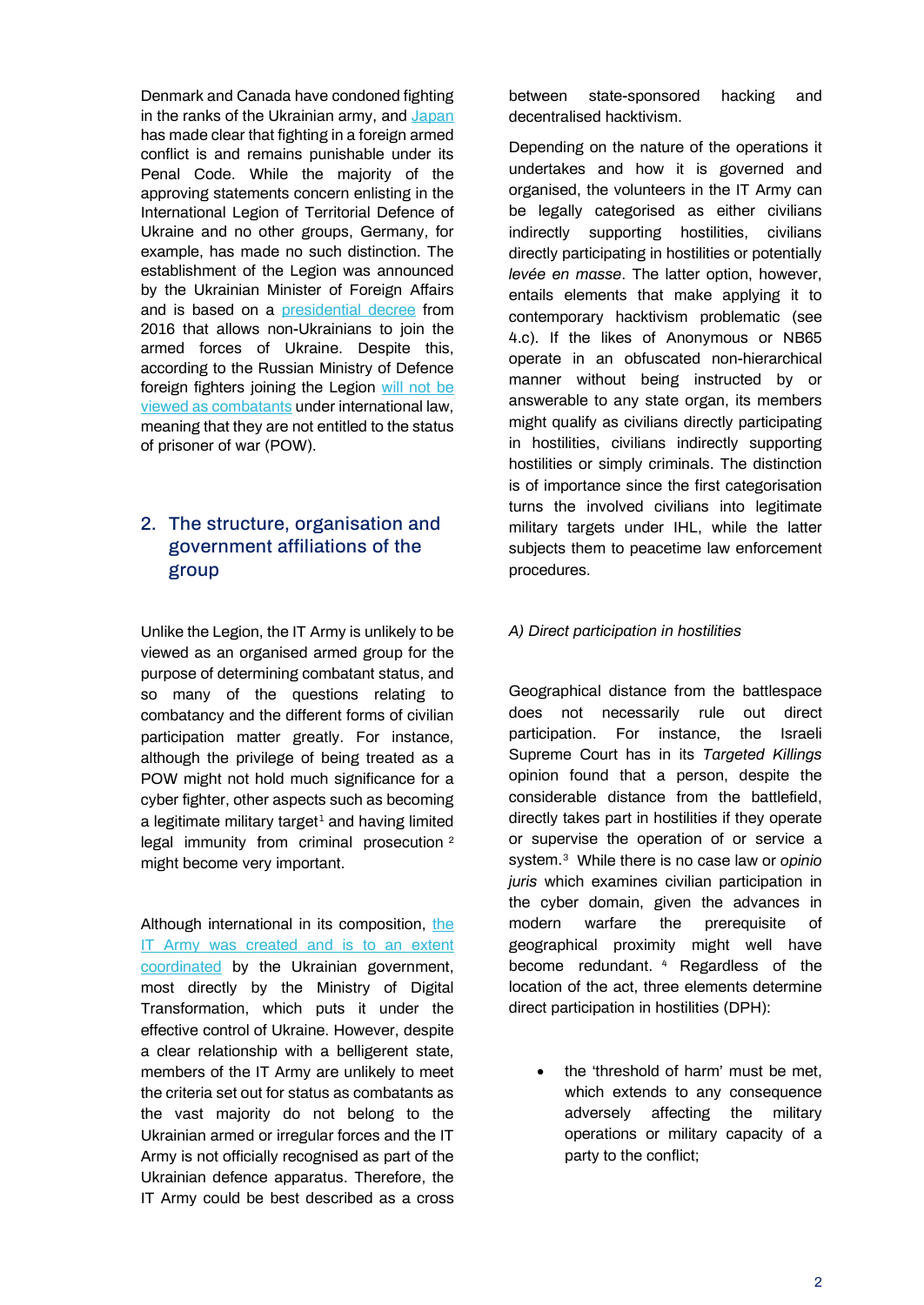- a direct causal link between the act and the harm resulting or likely to result either from that act or from a coordinated military operation of which that act is an integral part (direct causation); and
- the intent in committing the act to directly cause the required threshold of harm in support of a party to the conflict and the detriment of another (belligerent nexus).[5](#page-5-4)

At first glance, the criteria might seem restrictive, but in practice, DPH has been interpreted to include collecting intelligence on the armed forces,  $6$  the supply and transportation of weapons (particularly in cases where there is an established geographical link to the battlefield)  $<sup>7</sup>$  $<sup>7</sup>$  $<sup>7</sup>$  or</sup> personnel [8](#page-5-7) and engaging in sabotage and disruption of the enemy's communications. [9](#page-5-8)  Operations below the threshold of a cyber attack will satisfy the criteria as long as they have a negative effect on the enemy's military activities.[10](#page-5-2) There are thus no guarantees that a commitment to avoid targeting critical infrastructure or otherwise causing widespread direct damage will ensure the continuity of civilian status. States' military manuals also seem to favour a case-by-case approach and draw no definitive lines.<sup>[11](#page-5-9)</sup>

If an individual engaged in a cyber activity against a belligerent state falls within the definition of a civilian DPH, they become a legitimate military target. [12](#page-5-3) This means that, provided they systematically participate in hostilities, military force can be used against them.[13](#page-5-10) Retaliatory or preventive use of force against an individual only 'sporadically' participating in hostilities is deemed unlawful. Participation is considered systematic and constituent throughout the phases of preparation, target identification, active operation and after-action assessments. A hacktivist directly participating in hostilities is targetable during the preparative stages including collecting intelligence on targets such a[s Belarusian Railway,](https://www.theguardian.com/world/2022/jan/25/cyberpartisans-hack-belarusian-railway-to-disrupt-russian-buildup) Russian scientific [research satellites](https://securityaffairs.co/wordpress/128608/cyber-warfare-2/a-cyberattack-on-russian-satellites-is-an-act-of-war-the-invasion-of-ukraine-no.html) or [state-run TV](https://fortune.com/2022/03/07/anonymous-claims-hack-of-russian-tvs-showing-putins-ukraine-invasion/) transmission platforms. Likewise, they remain

a legitimate object of military attacks while obtaining access to the target system, running the malware and throughout any after-action assessment of the results and the need for a repeat attack. While it might not always be technically possible or, for that matter, strategically advantageous for a state to go after hacktivists, international law sets no rigid boundaries and digital participation in hostilities should be taken as seriously as its kinetic equivalents. Although international law generally favours the presumption against direct participation, the continued validity of such a presumption has been questioned.<sup>[14](#page-5-11)</sup> For the mercenaries and foreign volunteers and for those involved in transporting weapons to Ukraine, Russia has signalled that it will [define legitimate military targets and](https://tass.ru/armiya-i-opk/13952419?utm_source=yandex.ru&utm_medium=organic&utm_campaign=yandex.ru&utm_referrer=yandex.ru)  [direct participation broadly.](https://tass.ru/armiya-i-opk/13952419?utm_source=yandex.ru&utm_medium=organic&utm_campaign=yandex.ru&utm_referrer=yandex.ru)

In brief, for an individual planning on engaging in political hacktivism amidst the armed conflict between Russia and Ukraine, the most important factors to ponder would be the nature and effects of the planned operation and their personal status, nationality and geographical location. Since civilians supporting Ukraine by carrying out cyber operations designed to have the gravest impact – an[d 'taking hostage' industrial control](https://twitter.com/YourAnonTV)  [systems is likely to qualify](https://twitter.com/YourAnonTV) – may, pursuant to international humanitarian law, invoke a cross-border military response in any of the operational domains, refraining from such operations will be more likely to ensure individual safety and avoid escalation. Although many such declarations have posed no valid threat grounded in international law, Russia's space research agency Roscosmos has taken the line that a cyber operation that caused its reconnaissance satellites to lose contact with the ground station was an ['act of](https://securityaffairs.co/wordpress/128608/cyber-warfare-2/a-cyberattack-on-russian-satellites-is-an-act-of-war-the-invasion-of-ukraine-no.html)  [war'.](https://securityaffairs.co/wordpress/128608/cyber-warfare-2/a-cyberattack-on-russian-satellites-is-an-act-of-war-the-invasion-of-ukraine-no.html) The affected satellites arguably carried out scientific research and had filled no dualuse or military functions whatsoever. Examples like this once again indicate that Russia is currently willing to interpret any cyber operation in the most aggressive and escalatory terms.

#### *B) Indirect participation in hostilities*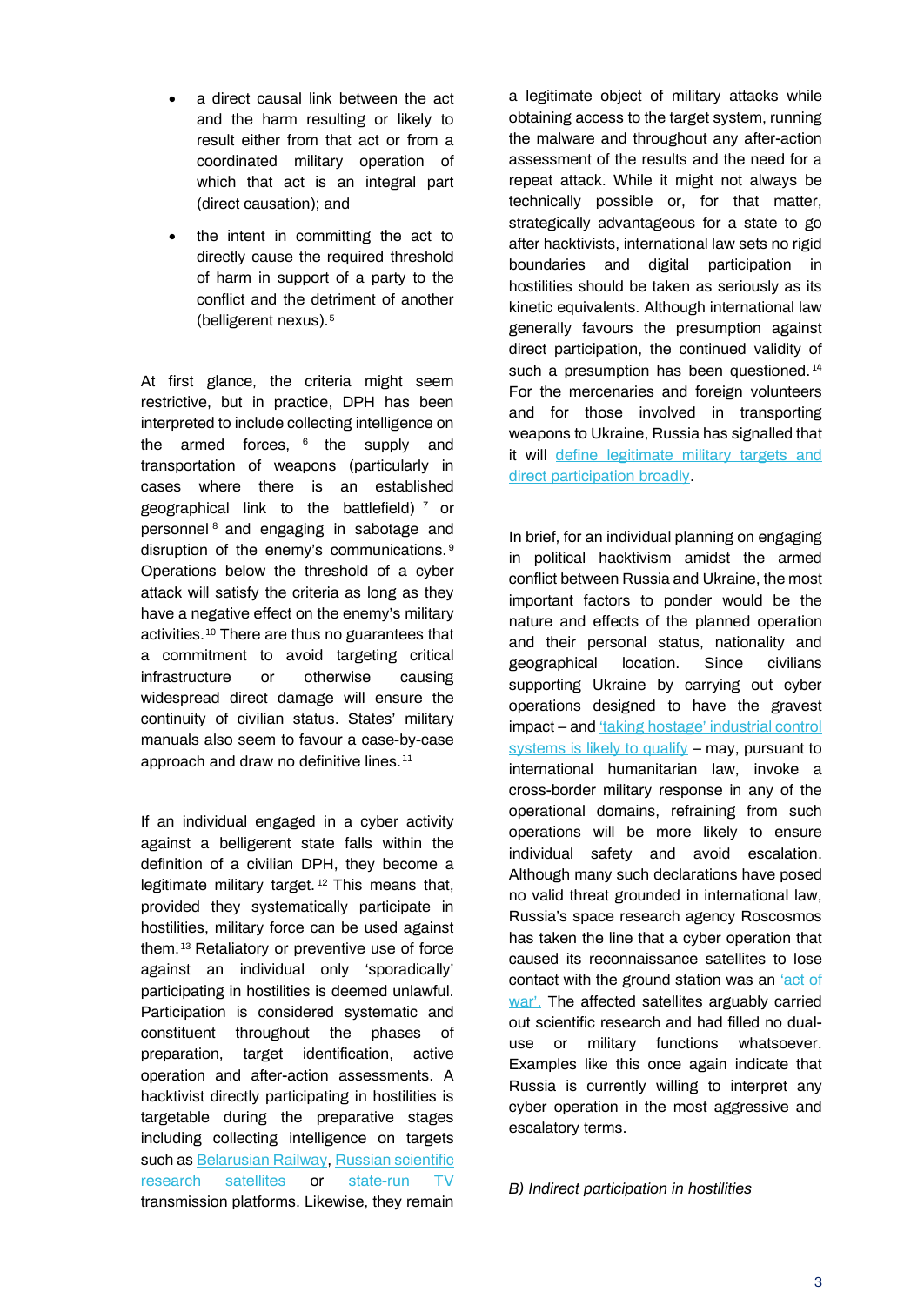Indirect participation includes the means of supporting a state party's war that do not meet the three criteria. Historically, this has included providing logistical assistance, financial support, food, awareness-raising and propaganda.[15](#page-5-4) In the cyber domain, it is likely to entail passive defence of Ukraine's critical networks and a large share of operations directed at awareness-raising or halting the enemy's disinformation campaigns. Intelligence, data exposure and DDoS attacks should be analysed individually, taking into account any causal link to definitive military harm. Take, for instance, the case where the IT Army broke into the Kremlin's phone [registry](https://ukranews.com/en/news/837544-ukrainian-cyber-troopers-hack-kremlin-s-website-phone-database-now-available-ministry-of-interior) and disclosed the numbers of all employees while urging all Ukrainians and others to call and record the conversations so that the recordings could later be used as evidence in judicial proceedings. As it entailed unauthorised access to a system, the operation constituted a criminal offence but failed to contribute to military harm to an extent amounting to direct participation. Consequently, while the individuals who took part in the operation can be charged under criminal law, they retain their status as civilians and will not become legitimate military targets.

This will also apply in cases where such operations are conducted by groups not affiliated with nation-states. Perhaps the best example of this was from the Russian Federal Service for Supervision of Communications, Information Technology and Mass Media ('Komnadzor'). On 10 March, Anonymous claimed that it had breached the database of the agency, leaking over 360,000 files in the process. The documents were published on the [Distributed Denial of Secrets](https://ddosecrets.substack.com/p/release-roskomnadzor-820-gb?s=r) website. The long-term effects of a leak of that scale are yet to be seen; however, it is far-fetched to expect them to amount to a direct contribution to military harm. On 26 February, at the beginning of the invasion, Anonymous [claimed](https://twitter.com/YourAnonNews/status/1500613013510008836) that it had disrupted the transmission of state-run Russian TV channels and reprogrammed the stream of images from the war in Ukraine and messages opposing it. The disruptions were reversible, temporary and

intended to raise awareness among the Russian public of the atrocities being committed. Since mere spreading of information has previously been excluded from the scope of DPH $16$  and there is no evident causal link to military harm, the perpetrators did not risk losing their civilian status, but they nevertheless clearly committed a series of cyber offences criminalised by the Russian Penal Code<sup>[17](#page-5-5)</sup> and by most other nations that have laws on cybercrime.

#### *C) Levée en masse*

In an international armed conflict, inhabitants of an unoccupied territory who engage in cyber operations as part of a *levée en masse* enjoy combatant immunity and POW status. A *levée en masse* is composed of inhabitants of the territory over which the war is waged but which is not yet occupied by foreign forces.<sup>[18](#page-5-13)</sup> The concept was originally introduced so that people spontaneously standing up against an invasion without having the time to formally organise into combat units could be granted the responsibilities and privileges of combatants (POW status and limited legal immunity). <sup>[19](#page-5-7)</sup> Hacktivist groups that are composed of members from around the world and have no intention to obtain a structure reminiscent of combat units are unlikely to meet the criteria. As to the Ukrainian IT Army, its level of organisation and subordination to the Ukrainian government seems a degree too high for it to be viewed as a *levée en masse*. Then again, the requirement of being formed of 'inhabitants' does not apply in the cyber domain. Also, since *levée en masse* presumes a spontaneous uprising of the general population, fitting groups that are united by specific skillset under the notion might prove equally problematic. Finally, members of *levée en masse* are required to carry their arms openly. When forcefully moulded to accommodate hacktivist groups, the requirement can easily subside into something as nonsensical as an obligation not to actively hide one's personal computer. Applying a condition as deeply rooted in an entirely different technological environment to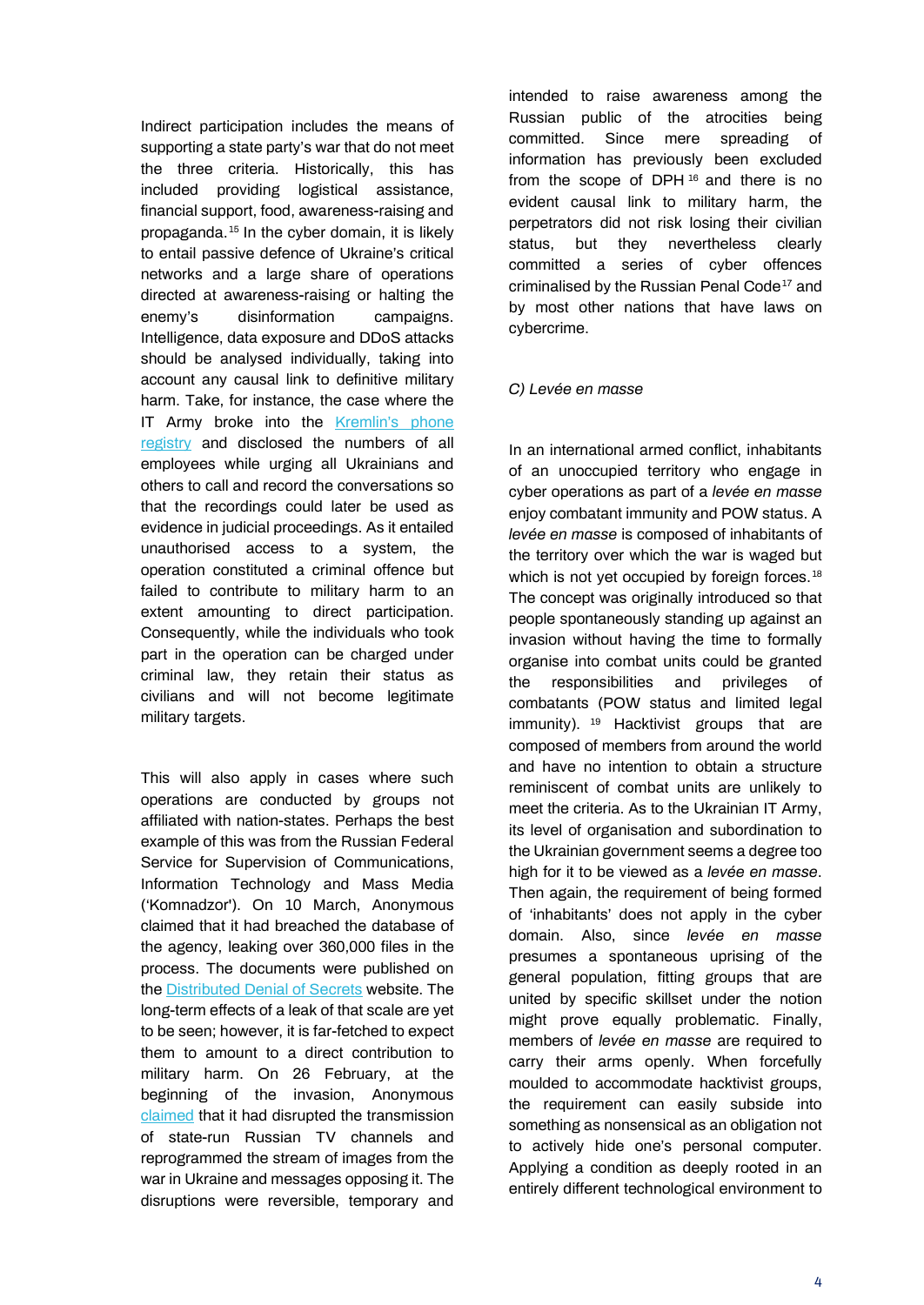present-day hacktivism would hence mark a stretch too far from its original idea.

## 3. A cyber duty of due diligence as the basis for state responsibility

While the operating model of hacktivist groups like Anonymous, ATW or NB65 eschews government affiliations, states might nevertheless be held accountable for the activities of groups operating within their jurisdiction. Should it prove strategically beneficial to the target state, it could seek to attribute hacktivist operations to a state by referring to a breach of a due diligence obligation. In essence, this presumes that, although the state from which the attacks were launched was capable of stopping them, it wilfully or negligently failed to do so. This avenue was sometimes hinted at in the aftermath of the cyber attacks against Estonia in 2007 and Georgia in 2008, which seemingly originated from a group of ambiguously organised Russian civilians not supervised by any state agency. On both occasions, Russian intelligence and law enforcement displayed a reluctance to exercise their power to investigate or prosecute the wave of cyber hostilities emanating from Russian territory.

Although official public attribution has become more common since then, the breach of due diligence obligation has not yet been used as the primary basis for evoking state responsibility for cyber activities. The war in Ukraine will probably not bring a paradigm shift in this, especially since the cyber attacks against Russia and its client state Belarus seem to be truly diffuse in their geographical origins. In principle, however, having established that another state has failed to exercise due diligence in preventing the harm and investigating the cyber attacks being carried out in its territory, the target state can respond to a breach of sovereignty or prohibited intervention by, for example, imposing sanctions, damaging or disrupting the systems from where the attacks are launched, blocking internet traffic from certain countries, expelling diplomats or some other unfriendly or unlawful action not amounting to

the use of force. Stemming from the principle of necessity, any response can only serve the objective of stopping the ongoing cyber operation and not that of deterrence, punishment or prevention.[20](#page-5-8) Regardless of the many practical and procedural obstacles that a state might face when seeking recourse against another state that has allowed its territory to be used for wide-scale cyber hostilities, international law does not exclude the possibility of an aggressive interstate response to civilian cyber activities. Moreover, in today's tense political climate, such scenarios may not only have credibility, but also the potential to cause a spillover of the ongoing conflict. Any speculation about the actual capacity of a morally bankrupt and economically ravaged war-torn pariah state to go from mere naming and shaming to applying effective countermeasures is outside the scope of this paper.

## Treading on a dangerous ground: a conclusion

In the Ukraine-Russia war, civilian cyber volunteers have become the most vocal actors on the cyber front, partially because hacktivism is innately loud and partially because whatever happens on a state-tostate level, where the stakes are considerably higher is stealthy and silent. However, it seems like the Ukrainian IT Army, which is more strategic and precautious in its operations and the various hacktivist groups seem to be treading the thin lines drawn by international law. They make the most of information leaks, data sharing and web defacements, maximise the effects of temporary disruptions and quotidian nuisance without becoming irrevocably involved in the armed conflict. The instances that seem the closest to qualifying as direct participation have been committed against Belarus, a state that despite its obvious leanings is not (yet) at war. The attacks directed at various Russian government websites and information systems or that have interfered with news and broadcasting services will, unless they somehow directly contribute to military harm, leave the perpetrators' civilian immunity intact.